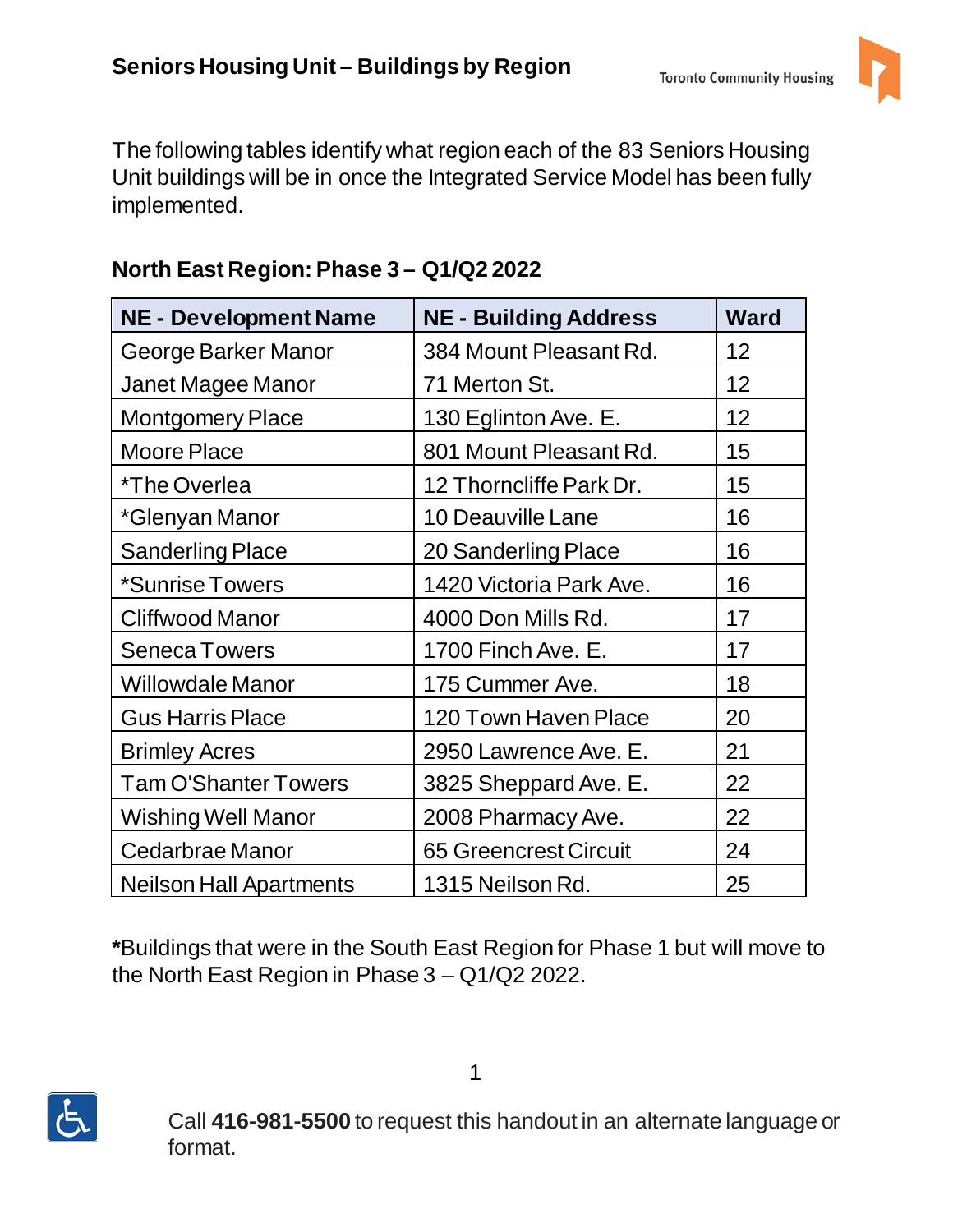## **North West Region: Phase 2 – Q3/Q4 2021**

| <b>NW - Development Name</b>     | <b>NW - Building Address</b> | <b>Ward</b>    |
|----------------------------------|------------------------------|----------------|
| <b>Outlook Manor</b>             | 55 Outlook Ave.              | 5              |
| <b>Silverthorn Place</b>         | 600, 602-612B Rogers Rd.     | 5              |
| King High Acres                  | 12 King High Ave.            | 6              |
| <b>Sheppard Place</b>            | 4455 Bathurst St.            | 6              |
| <b>West Don Apartments</b>       | 6250 Bathurst St.            | 6              |
| Arleta Manor                     | 7 Arleta Ave.                | $\overline{7}$ |
| Arleta Manor                     | 11 Arleta Ave.               | $\overline{7}$ |
| <b>Edgeley Apartments</b>        | 35 Shoreham Dr.              | $\overline{7}$ |
| <b>Bathurst Place</b>            | 3036 Bathurst St.            | 8              |
| Lawrence Avenue W. (650)         | 650 Lawrence Avenue West     | 8              |
| <b>Marjory Carton Apartments</b> | 193 Wilson Ave.              | 8              |
| Northacres Apts.                 | 2 Flemington Rd.             | 8              |
| Northacres Apts.                 | 4 Flemington Rd.             | 8              |
| Northacres Apts.                 | 6 Flemington Rd.             | 8              |
| Northacres Apts.                 | 8 Flemington Rd.             | 8              |
| Northacres Apts.                 | 14 Flemington Rd.            | 8              |
| Northacres Apts.                 | 16 Flemington Rd.            | 8              |
| Northacres Apts.                 | 18 Flemington Rd.            | 8              |
| Northacres Apts.                 | 20 Flemington Rd.            | 8              |
| <b>Saranac Apartments</b>        | 3174 Bathurst St.            | 8              |
| <b>Doug Saunders Apartments</b>  | 1775 Eglinton Ave. W.        | 12             |
| <b>Louise Towers</b>             | 130 Vaughan Rd.              | 12             |
| Joseph Brown Manor               | 3179 Yonge St.               | 15             |
| <b>The Sherwood</b>              | 2567 Yonge St.               | 15             |
| <b>Beecroft Manor</b>            | 35 Park Home Ave.            | 18             |
| The Kempford                     | 5430 Yonge St.               | 18             |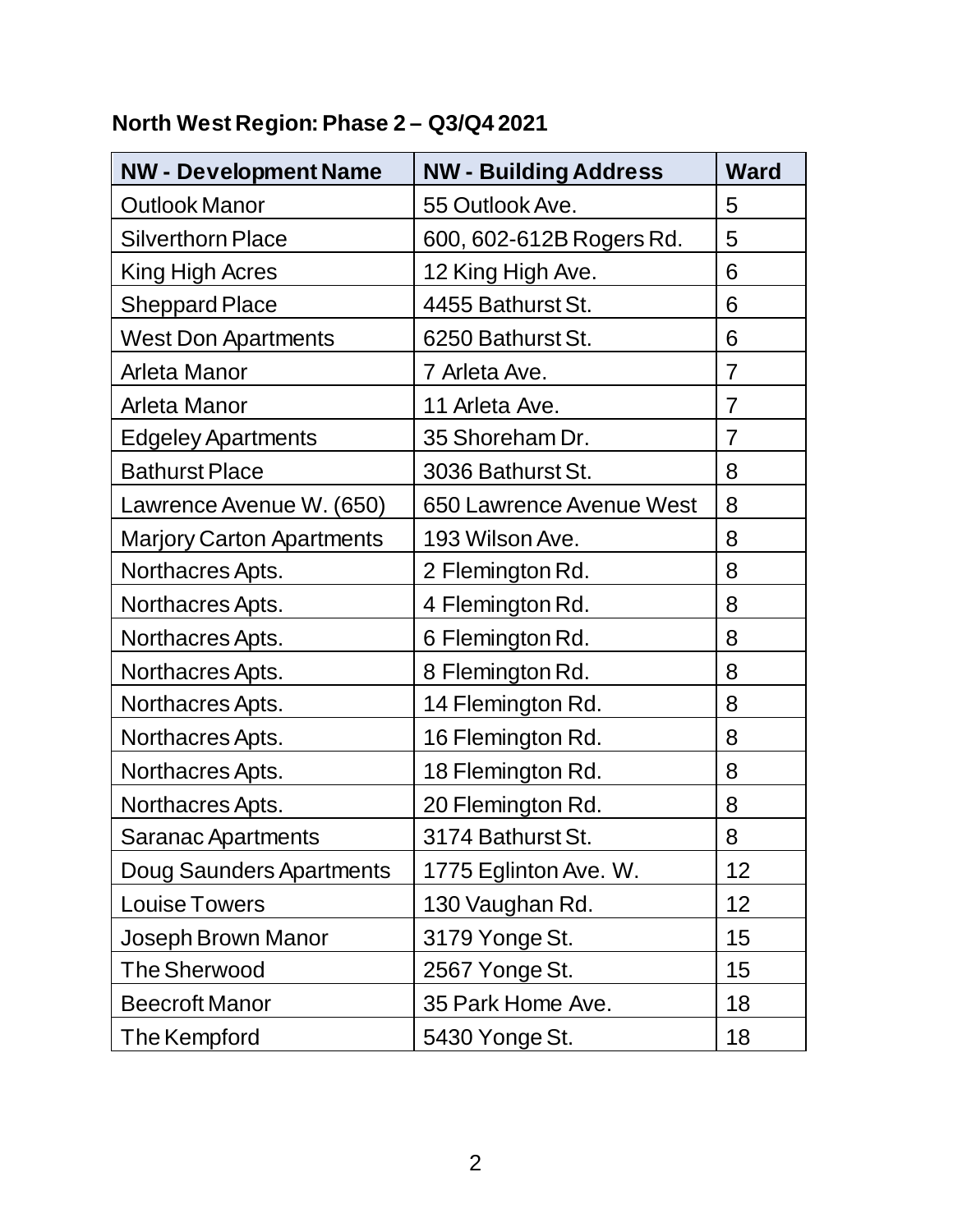| <b>SE - Development Name</b>    | <b>SE - Building Address</b> | <b>Ward</b> |
|---------------------------------|------------------------------|-------------|
| **Donvale Manor                 | 330 Gerrard St. E.           | 13          |
| <b>**Edna Dixon Apartments</b>  | 540 Queen St. E.             | 13          |
| **King Street East (585)        | 585 King Street East         | 13          |
| <b>**Riverdale Acres</b>        | 230 River St.                | 13          |
| **Sackville St. (252)           | 252 Sackville St.            | 13          |
| ** William Dennison Apartments  | 310 Dundas St. E.            | 13          |
| ** William Dennison Apartments  | 237 Sherbourne St.           | 13          |
| **Winchester Square             | 55 Bleecker St.              | 13          |
| <b>Blair Court</b>              | 266 Donlands Ave.            | 14          |
| Broadview Ave. (717)            | 717 Broadview Ave.           | 14          |
| <b>Broadview Manor</b>          | 80 Danforth Ave.             | 14          |
| <b>Frances Beavis Manor</b>     | 369 Pape Ave.                | 14          |
| <b>Greenwood Towers</b>         | 145 Strathmore Blvd.         | 14          |
| <b>May Birchard Apartments</b>  | 859 Dundas St. E.            | 14          |
| <b>Beaches Lions Centennial</b> | 50 Norway Ave.               | 19          |
| <b>East York Acres</b>          | 9 Haldon Ave.                | 19          |
| <b>Glen Stewart Acres</b>       | 828 Kingston Rd.             | 19          |
| <b>Hanson House</b>             | 7 Coatsworth Cr.             | 19          |
| <b>Kinsmen Manor</b>            | 2287 Gerrard St. E.          | 19          |
| <b>Woodbine Acres</b>           | 133 Merrill Ave. E.          | 19          |
| <b>Byng Towers</b>              | 3330 Danforth Ave.           | 20          |
| <b>Scarborough Acres</b>        | 575 Danforth Rd.             | 20          |
| St. George Manor                | 17 Brimley Rd.               | 20          |

## **South East Region: Phase 1 – in progress**

**\*\***Buildings that will be added to the South East Region in Phase 2 – Q3/Q4 2021.